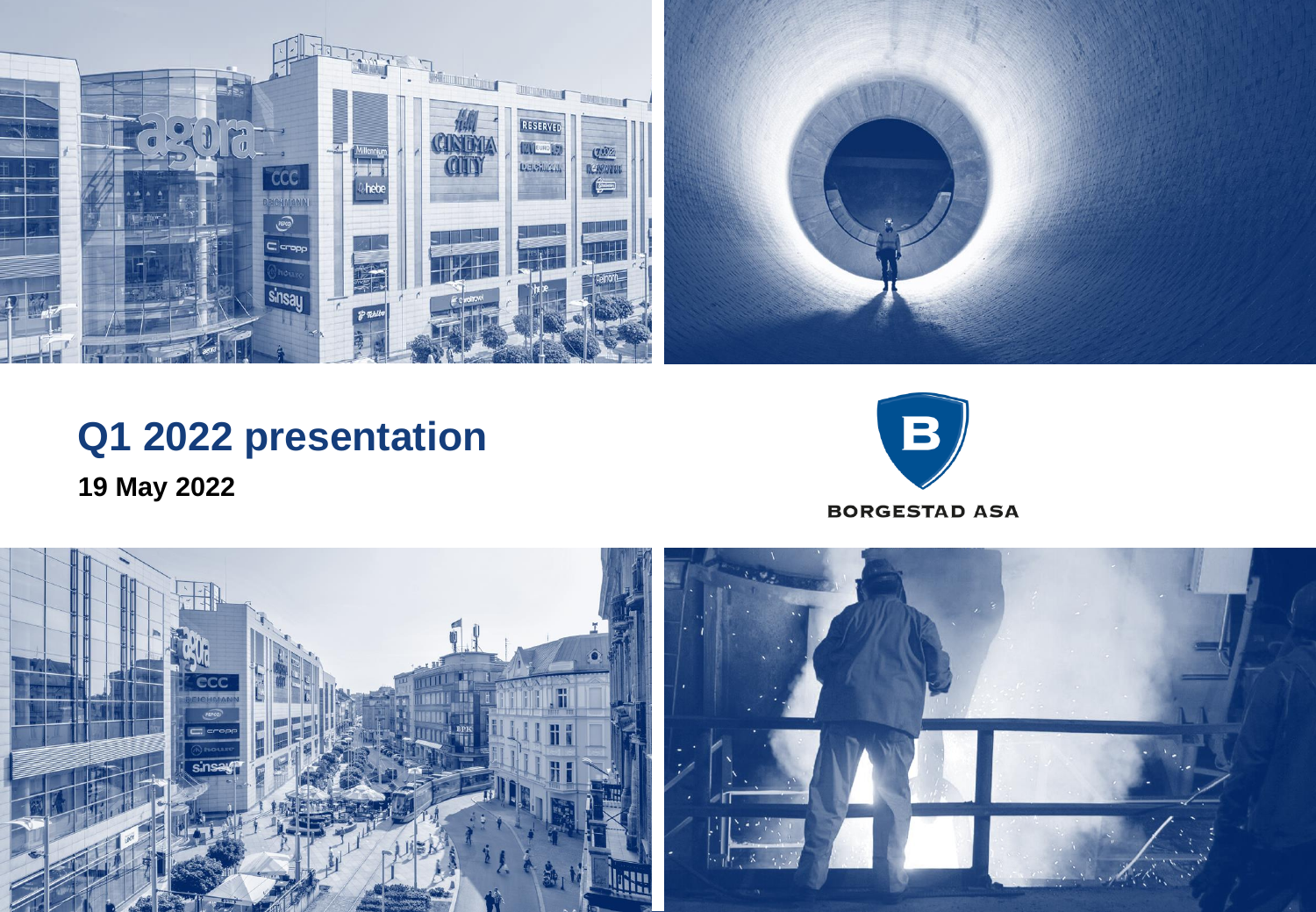# **Continued improvement of activity in Agora Bytom, several segments back to pre-pandemic levels**

**BORGESTAD** PROPERTIES

B

#### **Latest trends and developments**

- The Covid-19 situation in Poland has improved after around 2 years of significant impact
- **EXEDENTIFY 1982** In February 2022, the Polish authorities communicated a changed strategy in relation to the Covid-19 pandemic, which was perceived as the beginning of the end of the pandemic
- In Q1 2022, Agora Bytom operated the shopping center almost as before the pandemic, in contrast to Q1 2021 when the center was partially shut down for two periods
- Revenue in Agora Bytom increased by ~120% in Q1 2022 vs. Q1 2021
	- The number of visitors increased by 48% in Q1 2022 compared to Q1 2021
	- In March 2022, revenue was close to revenue achieved in March 2019, prior to the pandemic
	- For segments such as restaurants and cafes, there is still improvement potential as customer levels are not yet back to those seen before the pandemic
	- For other segments, the development is strong, and several are back to pre-pandemic levels
- Borgestad Properties expects the positive trend in rental income and EBITDA to continue in Q2 2022

### **Revenue development (NOKm)**



## **EBITDA development (NOKm)**

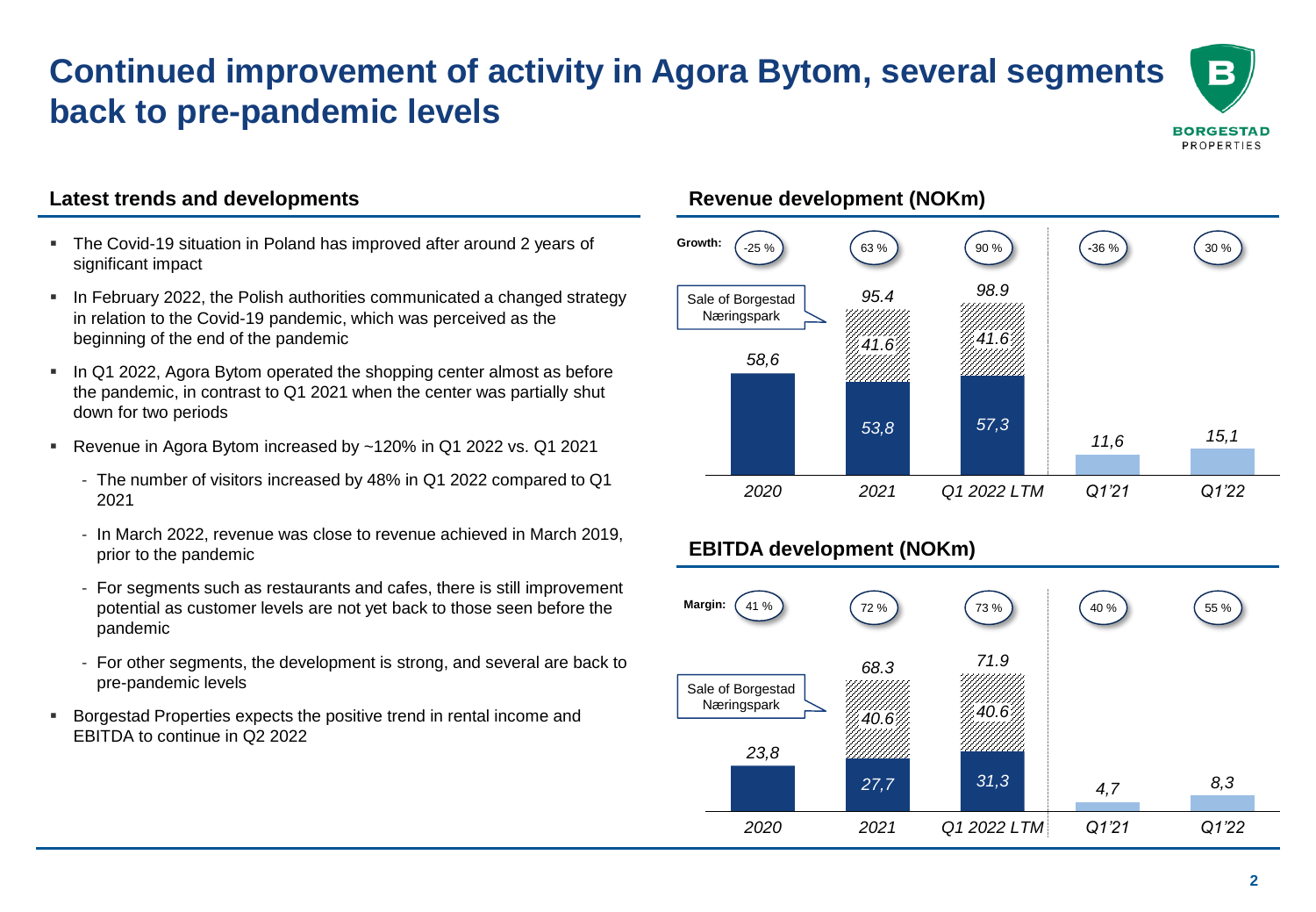# **Retail sales and footfall have impressively improved**



#### **Latest trends and developments**

- Due to the closed periods in the first quarter, turnover and number of visitors at Agora Bytom were in 2021
	- The closures implied that tenants who sold groceries, sanitary ware, pharmacy items and service industries such as banks and the like had the opportunity to stay open
	- Polish authorities implemented relief in May 2021, which contributed to the reopening of the remaining tenants
	- Further in February 2022, the Polish authorities communicated a changed strategy in the Covid-19 pandemic and lifted all restrictions by March - end
- **By March-end 2022<sup>1)</sup>, footfall improved by ~104% year-on-year**
- The Polish economy displayed a strong post-pandemic growth, but now the war in neighboring Ukraine casts a threat
	- GDP improved 7.6% in December 2021 (YoY)
	- Registered unemployment at 5.5% as of February 2022, down from 6.5% in February 2021
	- Consumer confidence fell to -39 points in March 2022, after having improved to -13 in September 2021

#### **Retail sales (turnover '17-'22)**



### **Footfall (Agora monthly footfall '17-'22)**

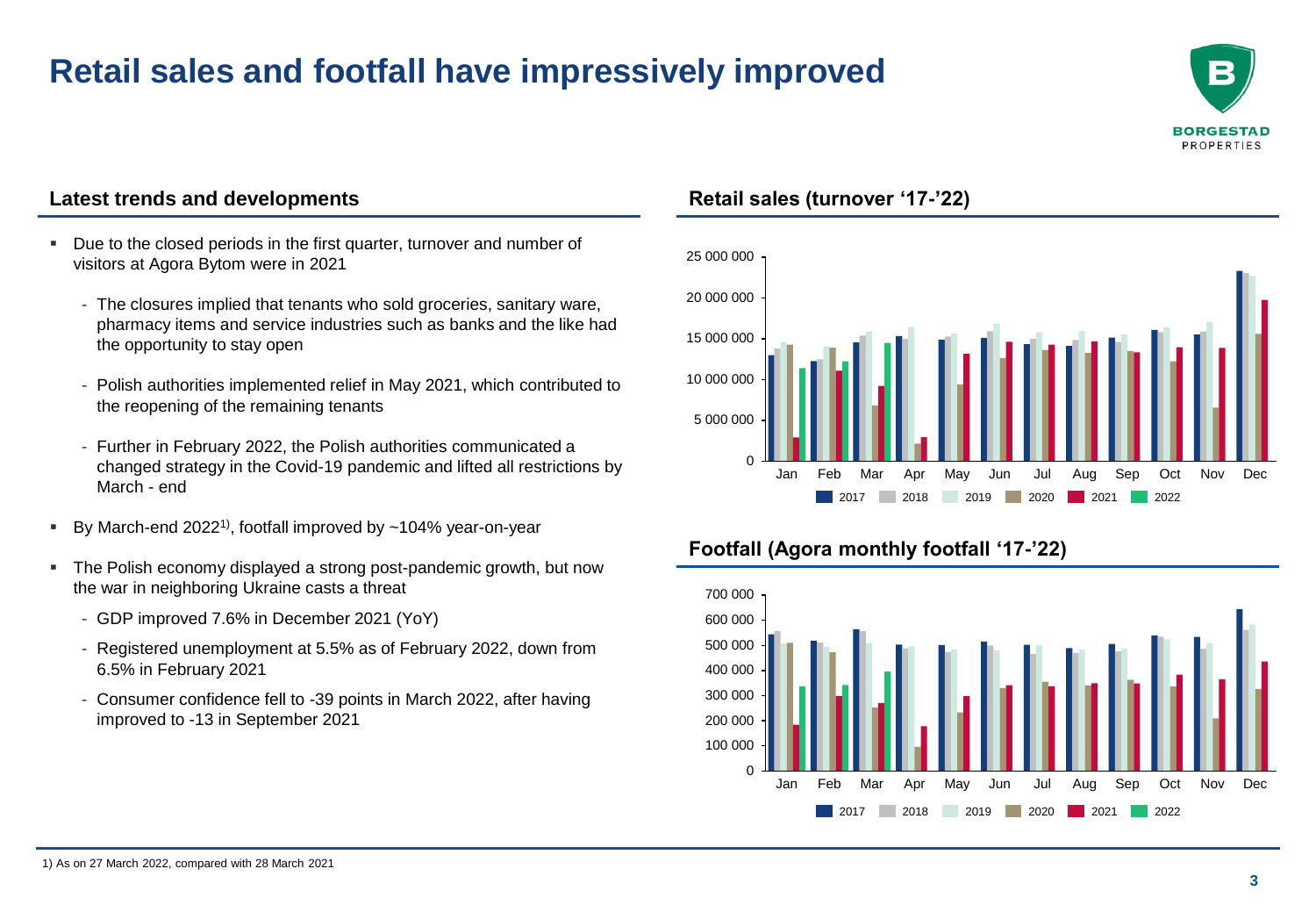# **Diversified tenant base and decreased risk related to renewals**



18,8%

Entertainment

Specialist shops

*2022 2023 2024 2025 2026 2027 >2028*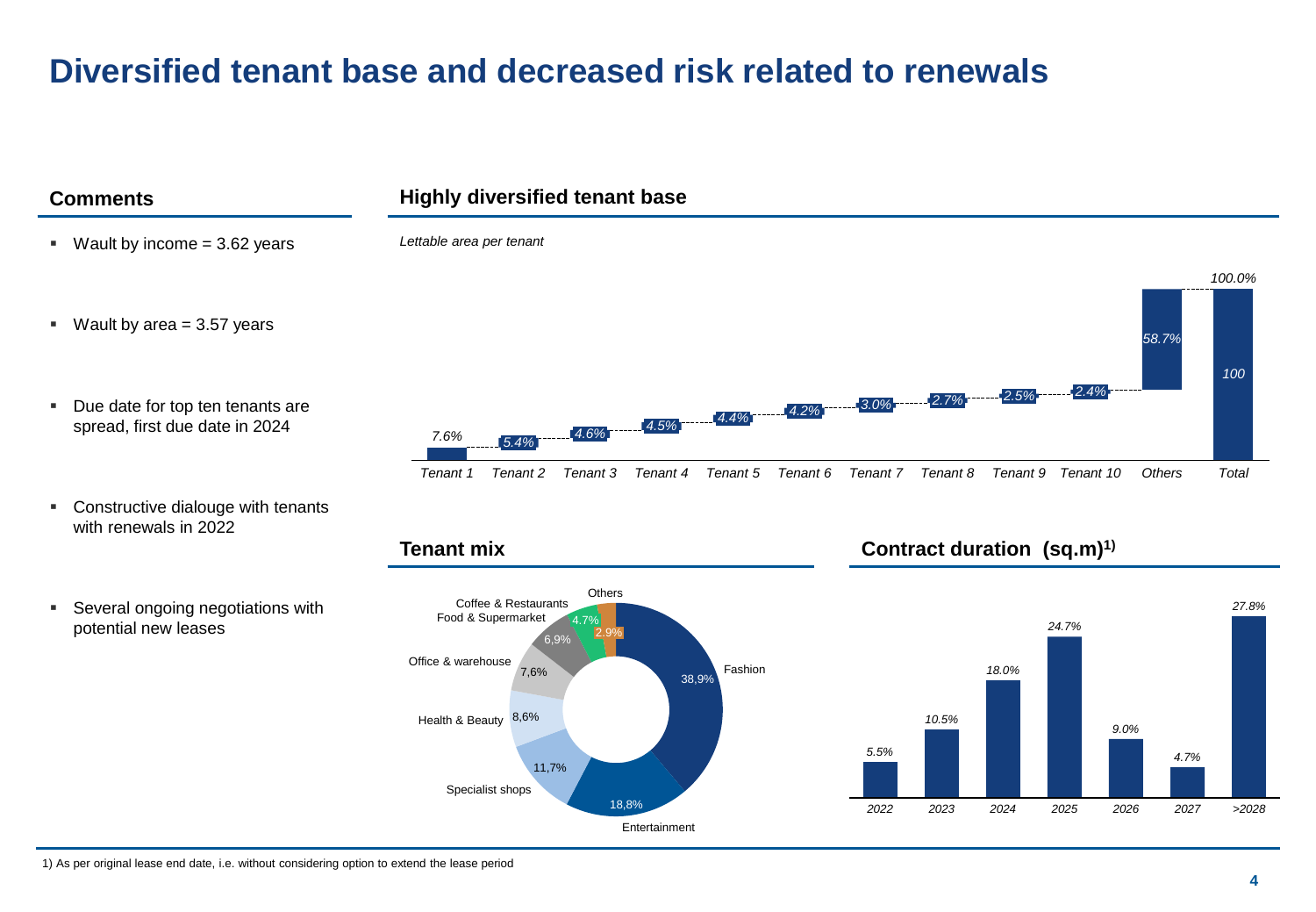# **Industry segment continues with high activity**



#### **Recent trends and developments**

- In Q1 2022, the refractory segment had a turnover of NOK 178.6m against NOK 172.6m in Q1 2021, an increase of 3.4%
	- EBITDA for Q1 2022 improved by NOK 9.8m compared to Q1 2021
	- One of the reasons for the change is improved results in the production unit
- The refractory industry, like many other industries, is affected by the challenges associated with logistics and rising raw material prices
	- The logistics situation in the world is expected to persist in the near future
	- Höganäs Borgestad expects that the prices of the input factors for refractory materials will increase and result in increased prices for products and services to customers
- The company has reduced its inventory by NOK 31.1m from 30 September 2021 until 31 March 2022
	- The reduction has mainly been implemented for the production unit as a result of the closure of stone production
	- As part of the announced change in working capital, Borgestad expects a further reduction in inventories next six months
- Höganäs Borgestad has a good order backlog both within the installation business and service assignments for the coming periods
	- There is good access to installation and service assignments beyond what has been agreed and planned for the period
- Borgestad expects activity in Q2 2022 to remain on par with the same time in 2021

#### **Revenue development (NOKm)**



### **EBITDA development (NOKm)**

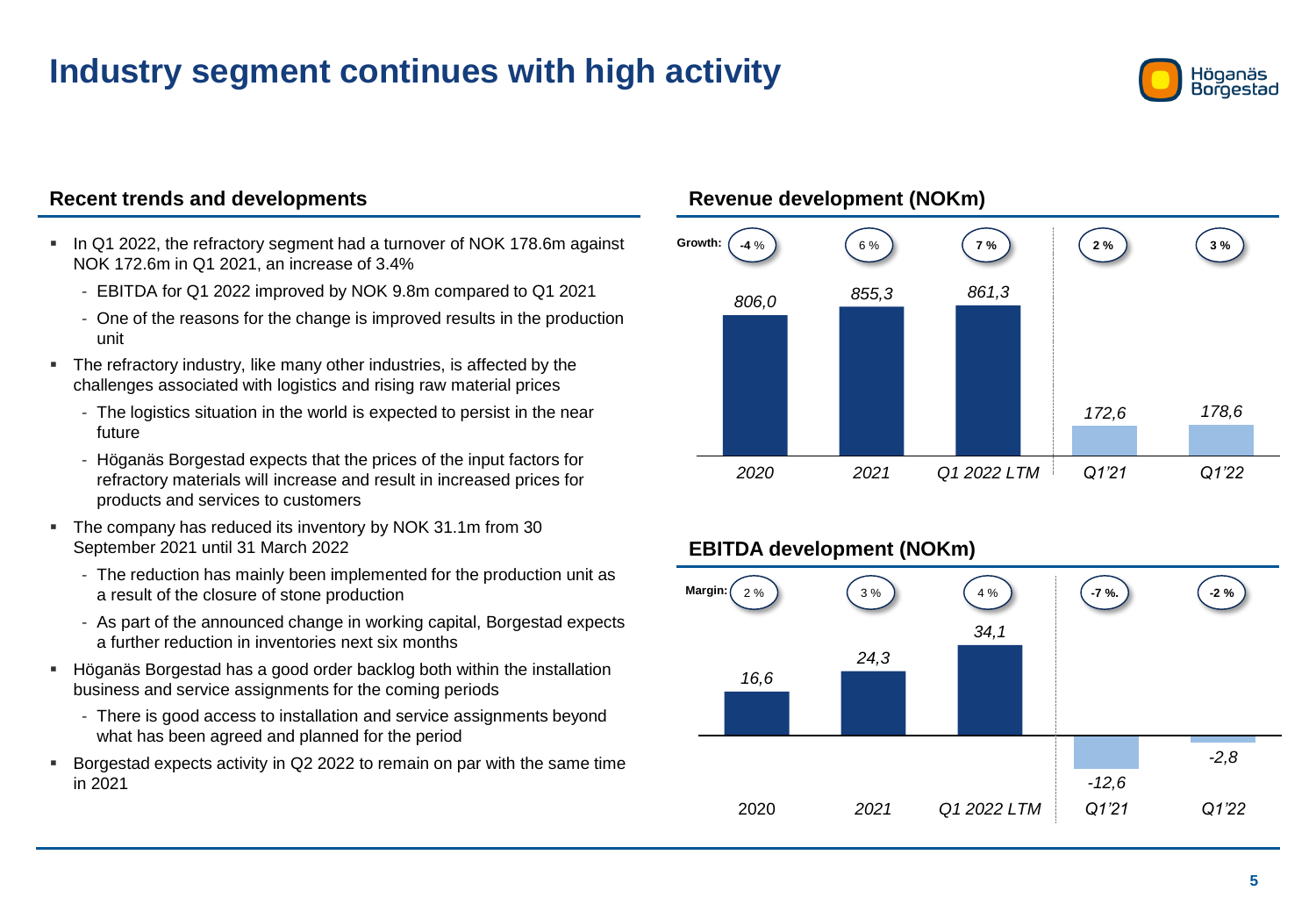# **Quarterly revenue and EBITDA development for the Group**





### **Revenue, EBITDA and EBITDA-margin**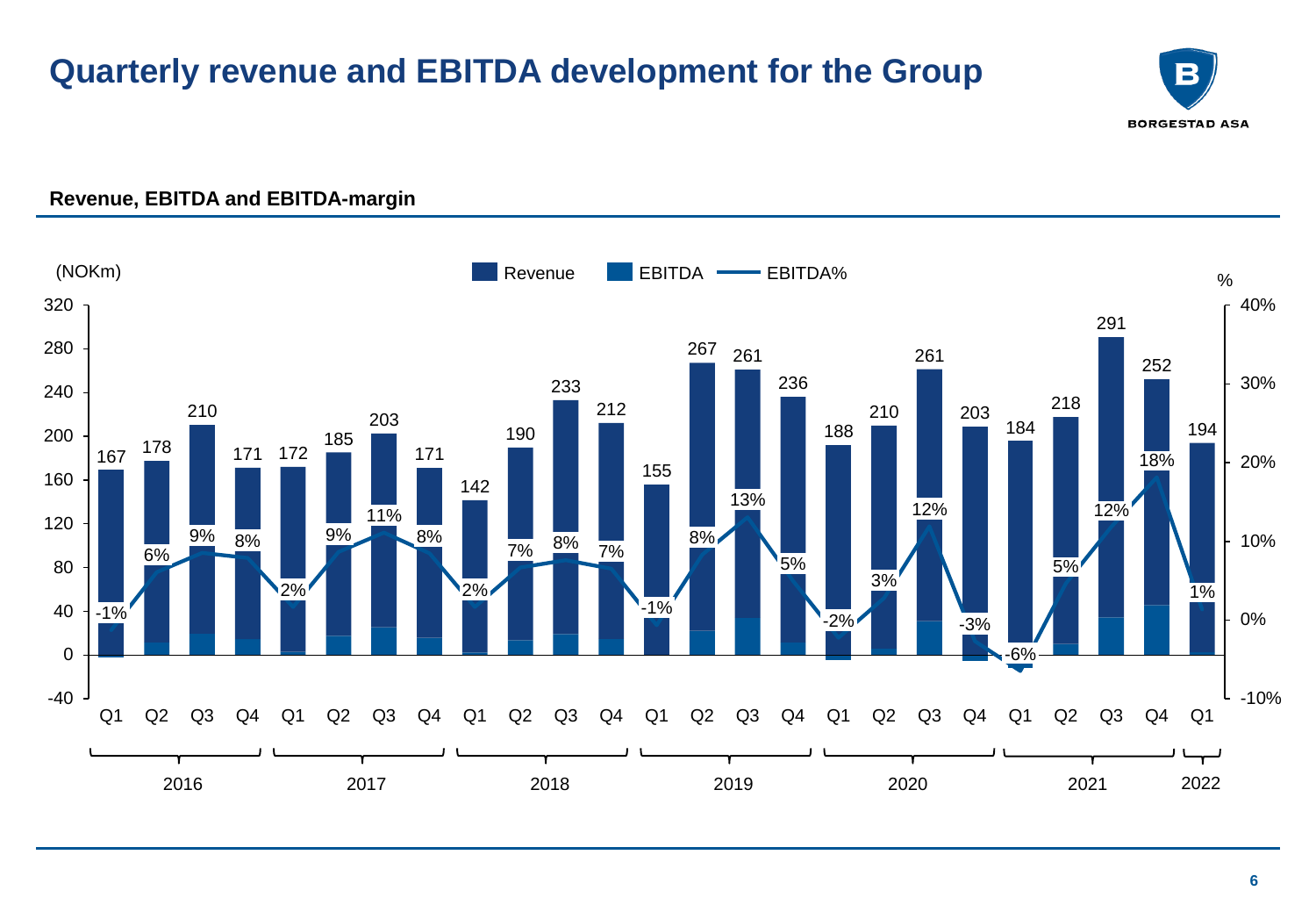# **Key P&L items**



#### **Income statement**

|                                 | 2022            | 2021            |
|---------------------------------|-----------------|-----------------|
| (NOK 1,000)                     | $01.01 - 31.03$ | $01.01 - 31.03$ |
| Revenue                         | 193,898         | 183,796         |
| COGS                            | (76, 448)       | (81, 850)       |
| Personnel                       | (62, 571)       | (63, 321)       |
| Other OPEX                      | (52, 264)       | (50, 517)       |
| <b>EBITDA</b>                   | 2,615           | (11, 892)       |
| D&A                             | (7, 347)        | (9, 163)        |
| <b>EBIT</b>                     | (4, 732)        | (21, 055)       |
| Net finance                     | (14, 830)       | (16,095)        |
| Pre-tax income                  | (19, 562)       | (37, 150)       |
| Tax                             | (4, 406)        | 9,219           |
| Net income                      | (23, 968)       | (27, 931)       |
| Other comprehensive income      | (15, 317)       | 17,346          |
| <b>Comprehensive net income</b> | (39, 285)       | (10, 585)       |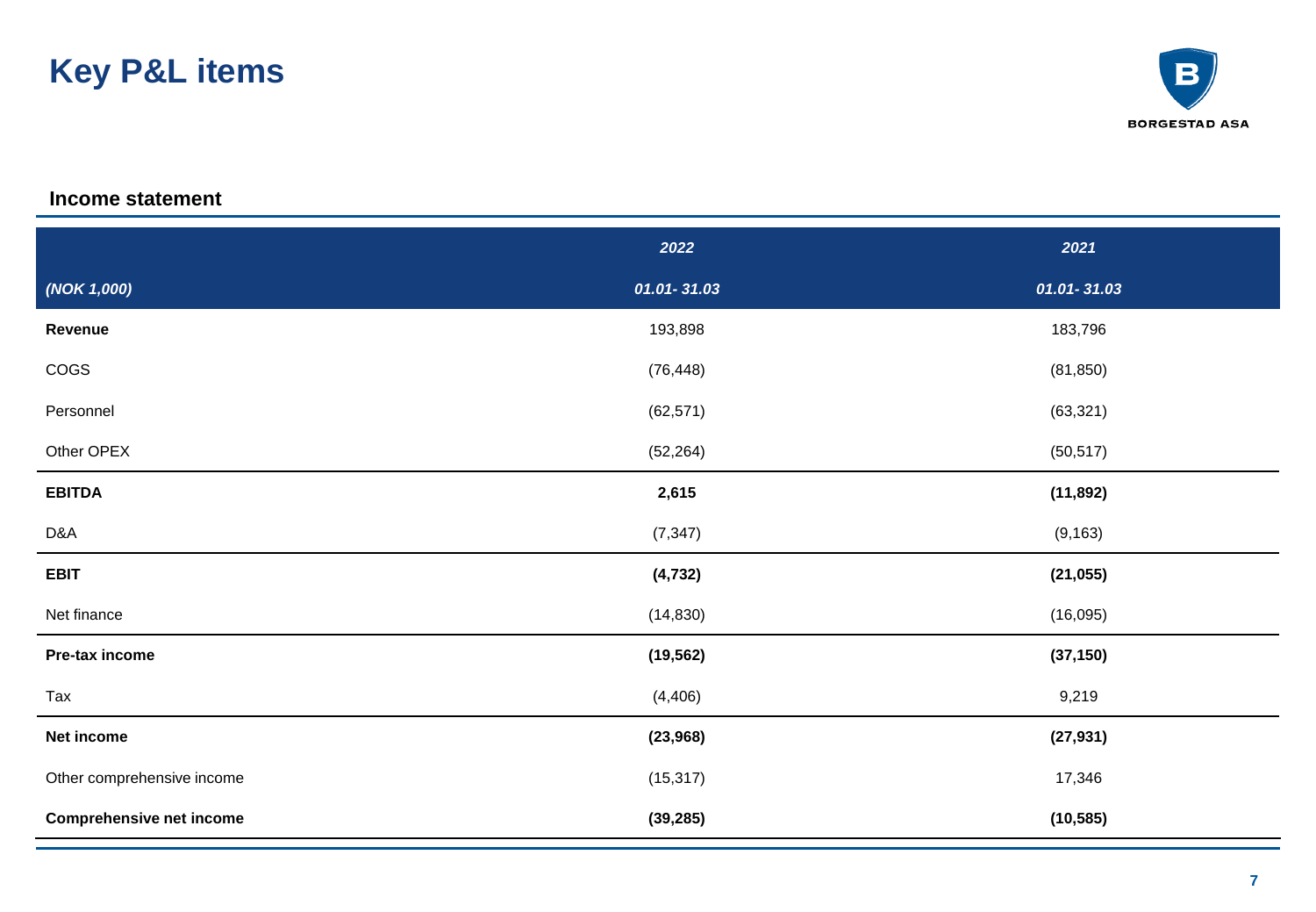# **Key balance sheet items**



### **Balance sheet**

|                              | 2022      | 2021      |                                      | 2022                     | 2021                     |
|------------------------------|-----------|-----------|--------------------------------------|--------------------------|--------------------------|
| (NOK 1,000)                  | 31.03     | 31.12     | (NOK 1,000)                          | 31.03                    | 31.12                    |
|                              |           |           | <b>Equity</b>                        | 489,965                  | 339,297                  |
| Intangible assets            | 112,827   | 119,621   | Provisions / reserve for liabilities | 6,001                    | 5,508                    |
| <b>Buildings</b>             | 26,401    | 50,232    | Secured debt                         | 401,449                  | 417,967                  |
| Investment properties        | 780,692   | 805,646   | <b>Bond</b>                          | 214,923                  | $\overline{\phantom{a}}$ |
| Other financial assets       | 28,228    | 30,749    | Lease commitments                    | 20,526                   | 23,960                   |
| Other non-current assets     | 79,866    | 68,322    | Other long-term debt                 | 68,183                   | 92,156                   |
| <b>Non-current assets</b>    | 1,028,014 | 1,074,570 | <b>Non-current debt</b>              | 711,082                  | 539,591                  |
|                              |           |           |                                      |                          |                          |
|                              |           |           | Overdrafts                           | 23,042                   |                          |
|                              |           |           | Secured debt                         | 96,922                   | 105,079                  |
| Inventory                    | 127,929   | 138,318   | <b>Bond</b>                          | $\overline{\phantom{a}}$ | 264,885                  |
| Receivables                  | 159,384   | 160,693   | Payables                             | 62,267                   | 67,813                   |
| Other short-term receivables | 20,917    | 9,709     | Lease commitments                    | 8,412                    | 8,412                    |
| Cash & cash equivalents      | 173,668   | 48,337    | Other short-term debt                | 118,222                  | 106,550                  |
| <b>Current assets</b>        | 481,898   | 357,057   | <b>Current debt</b>                  | 308,865                  | 552,739                  |
|                              |           |           |                                      |                          |                          |
| <b>Total assets</b>          | 1,509,912 | 1,431,627 | <b>Total equity and liabilities</b>  | 1,509,912                | 1,431,627                |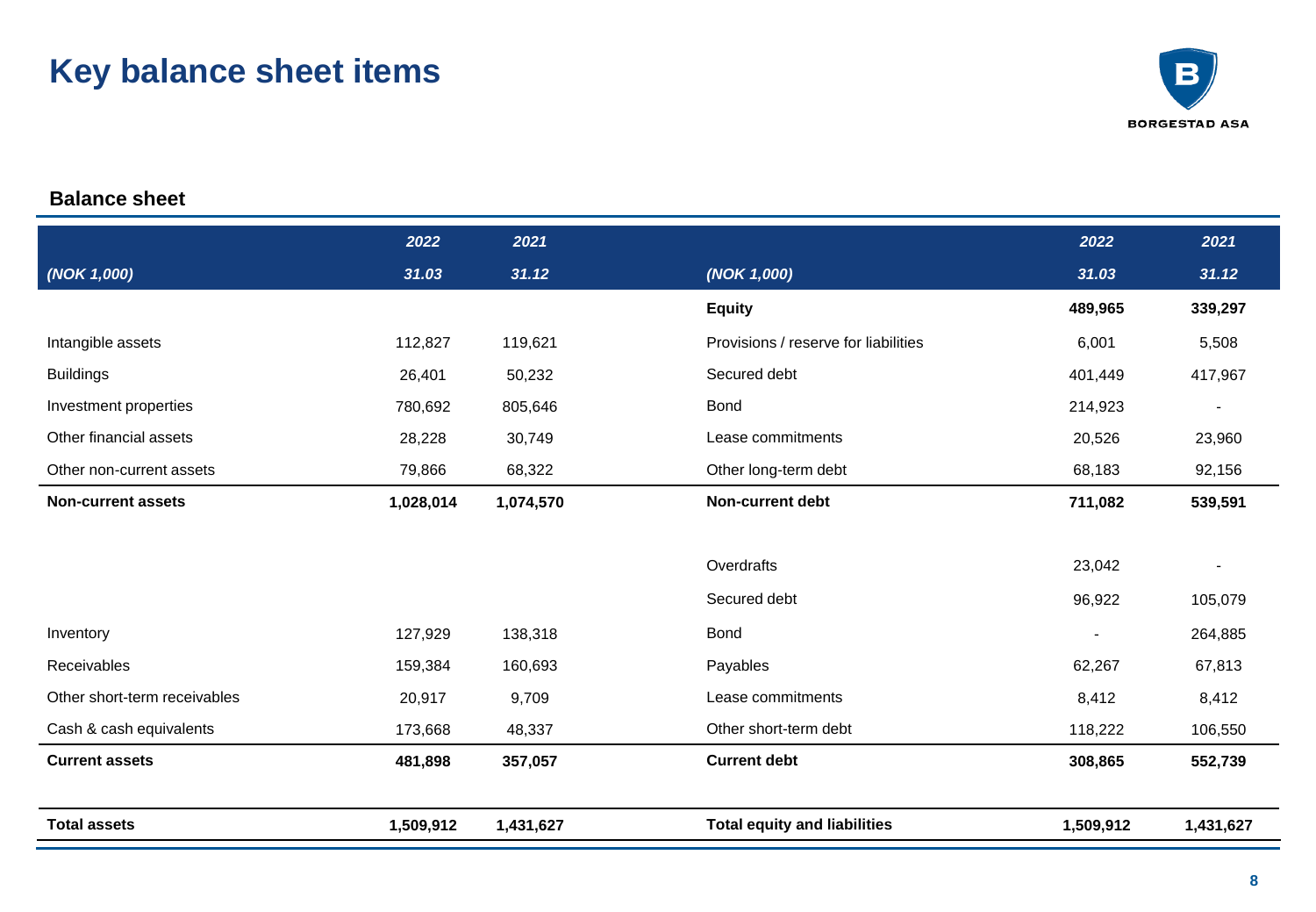# **Cash flow statement**



### **Cash flow**

|                                                            | 2022                     | 2021           |
|------------------------------------------------------------|--------------------------|----------------|
| (NOK 1,000)                                                | 01.01-31.03              | 01.01-31.03    |
| Cash flow from operating activities before balance changes | (13, 588)                | (23, 038)      |
| +/- Balance changes                                        | (19, 885)                | 26,944         |
| Cash flow from operating activities                        | (33, 473)                | 3,906          |
| Payments to other investments                              | (2,580)                  | (5, 382)       |
| Inflows from other investments                             | $\overline{\phantom{a}}$ | 14             |
| Cash flow from investing activities                        | (2,580)                  | (5, 368)       |
| Net change in financial liabilities                        | (65, 204)                | (10, 880)      |
| Receipts by rights issue                                   | 189,953                  | $\overline{a}$ |
| Net change in bank overdraft                               | 23,042                   | 10,176         |
| <b>Cash flow from financial activities</b>                 | 147,791                  | (704)          |
| Cash flow for the period                                   | 111,738                  | (2, 166)       |
| Bank and cash balances per start of period                 | 61,931                   | 61,931         |
| Bank and cash balances per end of period                   | 173,668                  | 59,763         |
| Available liquidity per end of period                      | 206,906                  | 74,439         |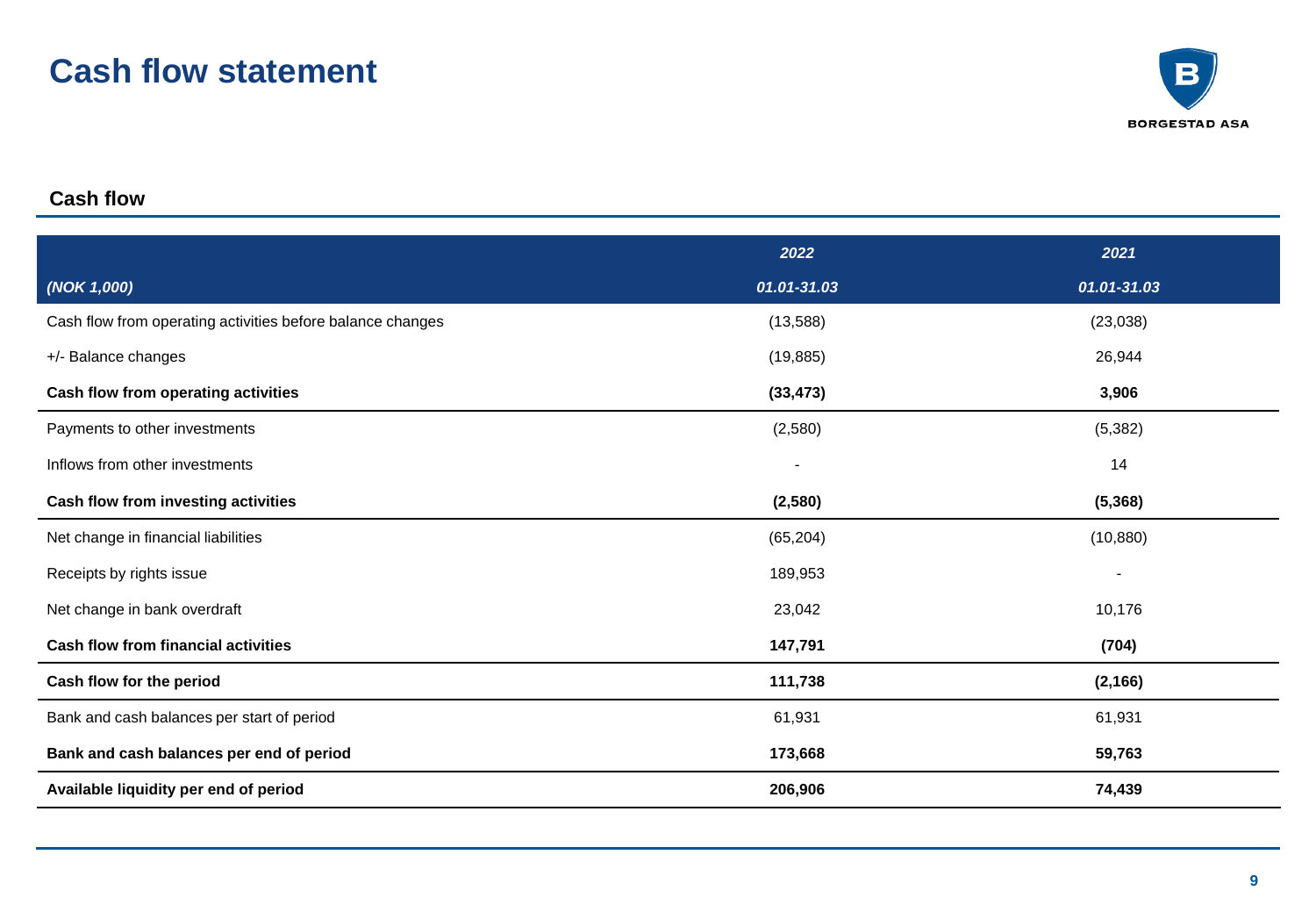## **Continued improvement of activity in Agora, high activity within the industry segment and a significantly strengthened balance sheetBORGESTAD ASA**

**After around two years of significant impact from the Covid-19 pandemic, Borgestad is back to almost normal operations**

**Strengthened equity and liquidity, significantly reduced outstanding bond debt** 

- Completed private placement of NOK 150m, of which NOK 122.6m used towards a partial reduction of the outstanding bond
- NOK 47.8m conversion of bonds into equity, bringing total reduction of the bond to NOK 170.4m (NOK 100m outstanding at the end of April 2022)
- Furthermore, a NOK 78.8m repair issue has been carried out in Q2 2022
- In total, the company has strengthened its equity by ~NOK 260m in Q1 2022

#### **Sustainable and improved debt structure, as well as a solid liquidity position that ensures future development of the group's holdings in line with the group's strategy**

- Improved bond terms: maturity extended by 1 year to January 2024, callable in whole or in parts and margin reduced from 8% to 5% (reduced margin effective from early June 2022)
- Liquidity strengthened by ~NOK 85m after the partial bond repayment in April 2022
- Equity ratio of 32.4% as of 31 March 2022 compared to 24.4% as of 31 December 2021



B